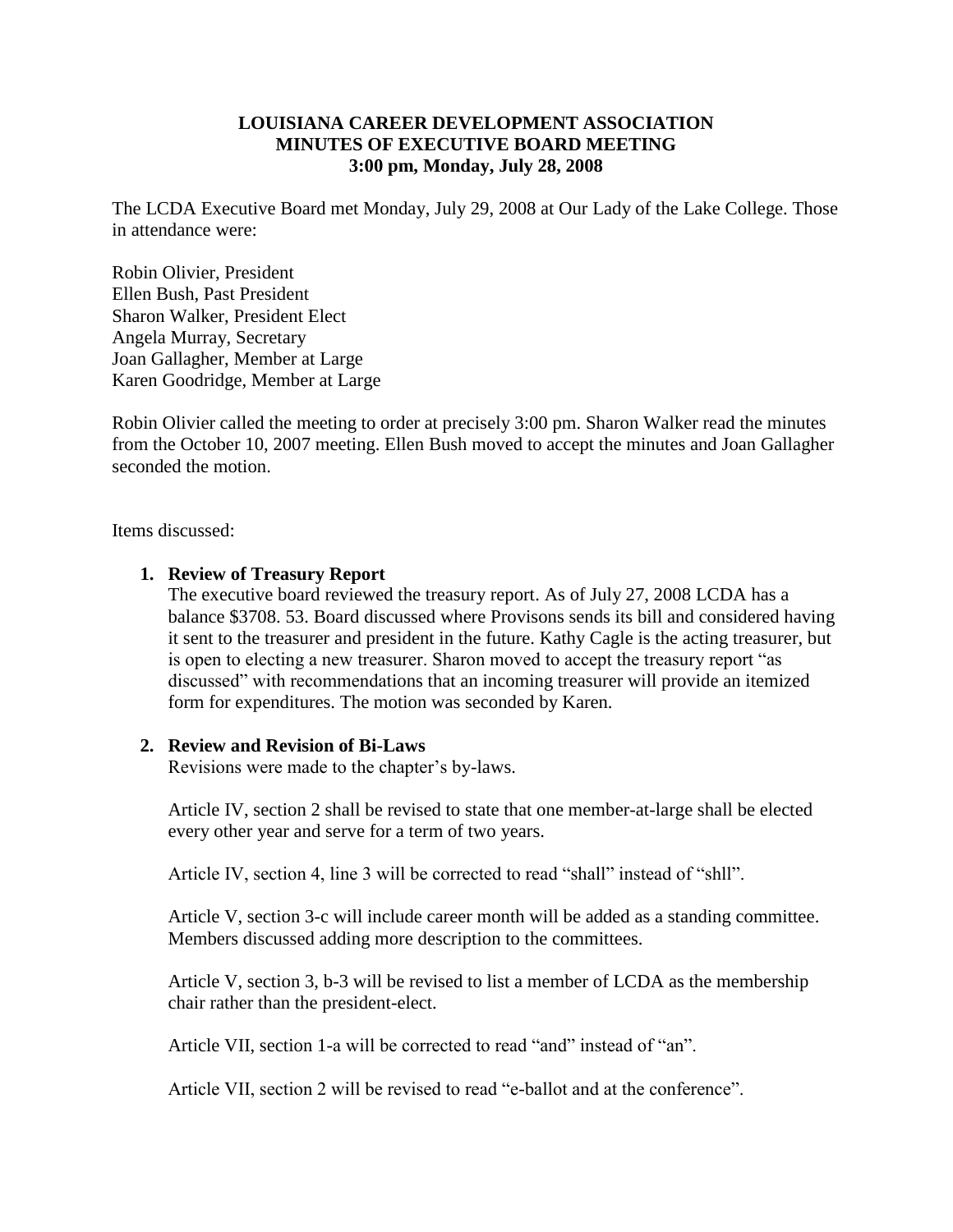Board voted to eliminate president-elect-elect.

Robin will look for a person to revise the by-laws. She will also look for a member to serve as chair of professional development and programs. Sharon Walker will act remain acting chair if one is not found.

Robin will create an electronic version of the chapter bi-laws on post on the **LCA/LCDA** website. The board discussed ways of maintaining the chapter by-laws and other relevant documents in a consistent manner. Electronic and hard copies were discussed.

## **3. Policies and Procedures**

At this time, the chapter does not have a copy of its policies and procedures. Karen suggested using NCDA's as a template for ours.

#### **4. Executive board nominations**

An e-blast will be sent to the general membership asking for members to self-nominate for positions on the 2009-2010 LCDA board. A call for nominations will also be placed in the newsletter 30 days before conference.

## **5. NCDA conference 2008**

Robin updated the board on her experience at the NCDA conference in Washington this summer. Its main focus was on advocacy this year. A synopsis of the conference will be provided in the upcoming newsletter.

## **6. Career Counselor of the Year**

Mary Feduccia was voted career counselor of the year for the state of Louisiana. Joan will look into purchasing a plaque and possibly a gift certificate for dinner with LCDA funds. Robin will ask Ron Caffey if we may present the plaque to Mary the LCA's general business meeting during the annual conference.

#### **7. Meeting with the Department of Labor**

Robin is scheduled to meet with Tia Edwards to discuss how to use business and industry to promote career month.

## **8. LCA Annual Conference**

Robin is looking into venues for the LCDA business meeting. The Shaw Center and Old State Capitol were both considered. Robin and Sharon will create a theme for the event. Tuesday night was considered as a possible day to host the event. A definite date and time were not agreed upon.

Items to sell at the conference were mentioned. This was tabled at this time.

A sixth grade student won the poster contest this year. A copy of the poster will be placed on the LCDA table at the conference.